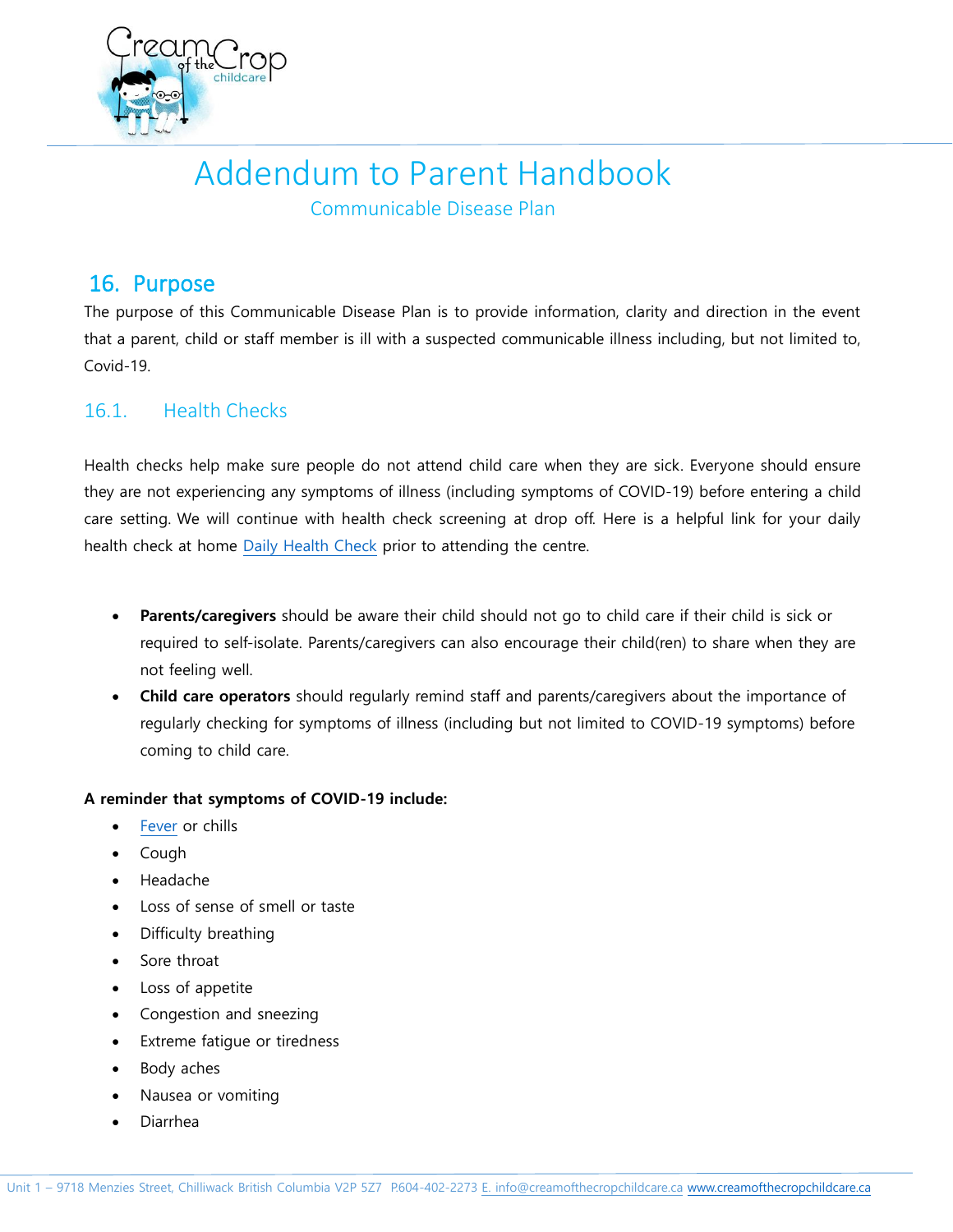

[Children](http://www.bccdc.ca/health-info/diseases-conditions/covid-19/covid-19-and-children) may show COVID-19 symptoms differently than adults. For example, fatigue may show in children as poor feeding, decreased activity, or changes in behaviour. Find the latest information about COVID-19 at [bccdc.ca/covid19.](http://www.bccdc.ca/health-info/diseases-conditions/covid-19) This includes [possible symptoms](http://www.bccdc.ca/health-info/diseases-conditions/covid-19/about-covid-19/symptoms) and information about [COVID-19 in children.](http://www.bccdc.ca/health-info/diseases-conditions/covid-19/covid-19-and-children/covid-19-illness-in-children)

## 16.2. Stay Home if Sick and When to Return

- Staff and children who are sick or have symptoms of COVID-19 or any other communicable illness (eg. Flu, pink eye, lice etc). should **stay home**. Usually, a person who has been ill may return to the centre after 24hours with no symptoms, however depending on the illness (eg. Lice) a different return date may need to be set with the manager.
- Use the [When to get a COVID-19 test](http://www.bccdc.ca/health-info/diseases-conditions/covid-19/testing/when-to-get-a-covid-19-test) resource or the [B.C. Self-Assessment Tool](https://bc.thrive.health/) to find out whether a COVID-19 test is recommended.
	- $\triangleright$  For many people with mild symptoms, testing will not be recommended. If a test is not recommended, the person may return to the centre after being symptom free at home for 24hrs.
	- ➢ If you test positive for COVID-19, go to [If You Have COVID-19](http://www.bccdc.ca/health-info/diseases-conditions/covid-19/if-you-have-covid-19?gclid=CjwKCAjwlcaRBhBYEiwAK341jbqSX0Rj2OJicjifjMTVsZ6pGPC3JusLOoy2-Lj-T2D8Uw1iH8uwHxoCNi4QAvD_BwE) to learn what to do. Be sure to check in with the manager to set a return date to discuss your individual case.

Staff, children and parents/caregivers can also call 8-1-1 or consult their health-care provider for guidance.

## 16.3. Following Recommendations

Our policies, per the Cream of the Crop Childcare Parent Handbook, will continue to apply during a pandemic, however, additional restrictions may also apply based on government / licensing officer directives. In order to attend Cream of the Crop Childcare and participate in our programming, it is mandatory that our clients and staff follow all Government recommendations pertaining to Covid-19 or any other communicable illnesses. When recommended, this includes social distancing, wearing masks, staying at home when possible etc. Due to the seriousness of Covid-19, failure to do this may lead to termination of your contract with Cream of the Crop Childcare.

In the event that the Ministry of Health provides recommendations, including regional or provincial quarantine recommendation- be it due to international travel, linked to potential exposures, or linked to individual symptoms, Cream of the Crop will require all families and children to comply with this recommendation. In the event a quarantine recommendation occurs, the Ministry of Health or our Licensing Officer may provide our childcare program with written or verbal information; this recommendation will be shared directly with families. This will apply equally to all children, families and employees.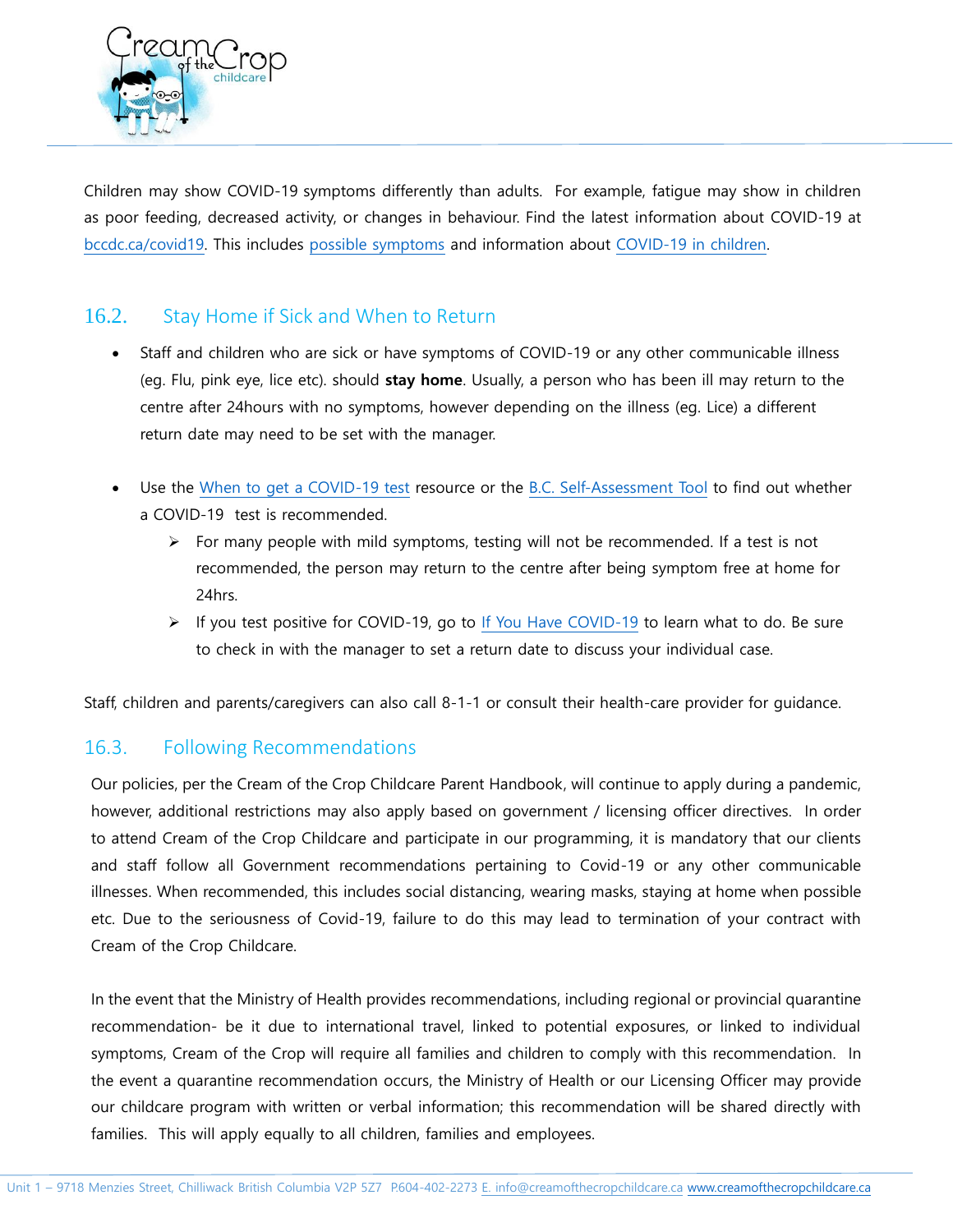

# 16.4. Closures & Ratios

Childcare programs in British Columbia are licensed and regulated through the Ministry of Health, childcare licensing. As a result, Cream of the Crop Childcare may be directed by a childcare licensing officer to close operations during a pandemic or other communicable disease outbreak. Cream of the Crop Childcare will follow all directives provided from the Ministry of Health. The legal authority to close a childcare program for public health reasons falls under the purview of the local Medical Health Officer and the Provincial Health Officer and their decision overrules any decision to stay open that an individual childcare centre owner, or parent, may wish to make.

Childcare ratios are required during operation, even during a pandemic. In the event that employees are unable to come into work or are in a quarantine and ratio is not able to be met, Cream of the crop may need to have reduced operational hours or rotating days off between children. This decision would be made as a last resort in order to avoid a full closure, and would be communicated with parents in writing, via email.

**We urge all our families to plan ahead for alternate care arrangements should we be forced to close, or if your child or a family member is ill and they need to be isolated at home. Moreover, it is required by law that parents or their alternate be reachable should their child need to be picked up in an emergency. We will do our best to be as accommodating and flexible as possible and keep everyone informed in a timely fashion.**

# 16.5. Safety & Sanitation Protocols

**Daily**: Please dress your child in clean clothes (i.e. don't reuse sweaters etc.) on days they are attending the centre. Those with long hair should be tied back to help discourage touching their face. Please wash outerwear, backpacks and lunch kits regularly as well as any comfort items/toys (i.e. cars, stuffies). Inside shoes will be kept at the centre.

#### **Drop Off/Pick Up Procedures:**

- We will continue to encourage social distancing in order to prevent all communicable diseases at drop off/pick up. Please stay at least 2m apart and follow the PHO's current mask recommendations. We may ask staff to wear masks from time to time if we have concern about an outbreak.
- When you arrive, please ring the doorbell. Staff will unlock the door, back up to observe social distancing and waive you in.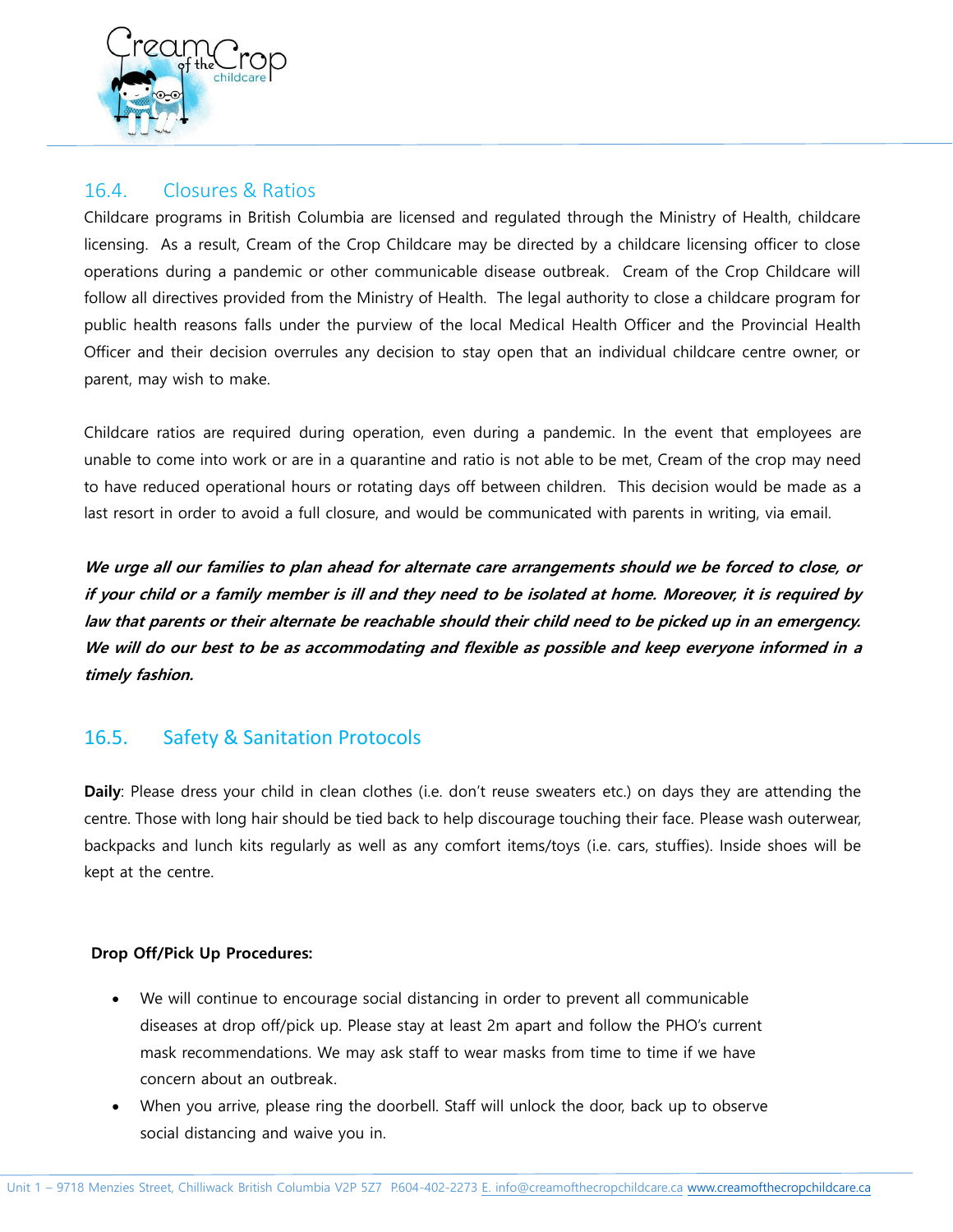

- Your child will be asked to immediately go into the kitchen with the teacher to be supervised to properly wash hands as soon as you have said goodbye (hugs etc.).
- Please immediately sanitize your hands either using our gel sanitizer, or if you prefer you may use our kitchen sink and wash for 20 seconds. Parents who do not sanitize their hands either with soap/water or sanitizer may not enter the centre.
- Parents will sign in/out

#### **Distancing Practice**

Please note for younger children physical distancing is less practical and the focus will be on minimizing physical contact instead. We will be frequently reminding them to keep their hands to themselves. Teachers will be mindful of keeping distance from the children and each other when practical. If necessary to assist with changing, comforting, etc., teachers will wash hands after contact.

We will remind and assist your child to wash hands a minimum 20 seconds. Handwashing will take place upon arrival, before eating, before going outside and upon return to the school, before the need to touch the face, after coughing or sneezing into hands, after using the toilet, after handling common resources/equipment/supplies or pet, whenever hands are visibly dirty and, upon departure.

We will remind your child to not to touch their face (nose, eyes, mouth)

#### **School-Age Protocols**

- The included illness policies apply; if your child has symptoms, even mild ones, please keep them home and call the centre. As with your child's school, please assess them daily for symptoms.
- As it is not possible to maintain social distancing (minimum of 6ft apart) in the schoolage room, school-aged children and their teacher will be required to wear a clean mask while inside the centre while the Provincial Health Officer recommends it.
- School aged children will be restricted to their room other than use of the washroom.
- Masks will not be needed when outdoors. Teachers will try to maximize as much outdoor play as is possible.

# 16.6. Additional Sanitation Procedures Used in Centre

In addition to our rigorous cleaning schedules, Cream of the Crop disinfects all high traffic areas at least twice a day (light switches, door handles etc.) and some surfaces after each use (e.g. Cots for napping children, tables, sign in pens, front door handles etc.).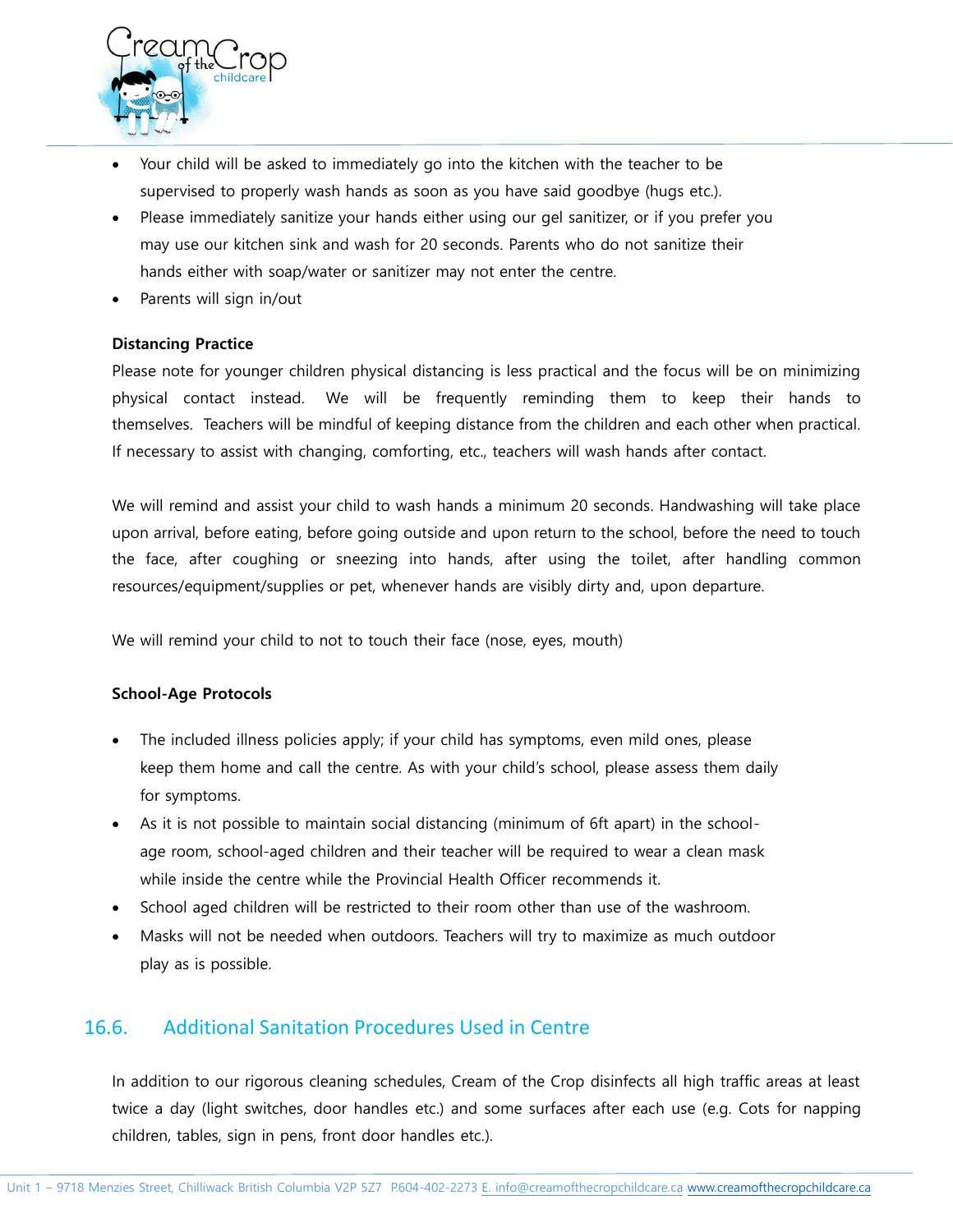

#### **Dramatic Play Area**

We are allowing costumes in dramatic play but are only allowing them one wear per child. Once worn they immediately go into the wash.

#### **Park Transportation Protocol for 3-5yrs**

- Children wash hands
- Are provided clean pinnies
- Hold clean walk rope
- Children play at park after safety check is completed
- In Summer when no gloves are worn, children will have their hands sanitized immediately after finishing on play equipment, before returning to the walk rope.
- After returning to centre, gloves, pinnies and rope are put in the laundry.
- Children wash hands

#### **Air Circulation**

- Every evening, the centre runs ozone machines in the afterschool room and main room to kill any airborne viruses and bacteria.
- HVAV systems are kept in good repair and in the "fan" mode as often as possible
- The centre doors may be opened while the children are at the park to bring in fresh air (depending on weather)

## 16.7. Fees during pandemic / communicable disease closures

In the event of a short-term closure due to a pandemic or communicable disease outbreak (less than 30 days), fees are due and payable as per usual operations. Fees payable during closures exceeding 30 days will be determined on a case-by-case basis.

Fee reductions such as the CCFRI or ACCB are provided through MCFD and may or may not be provided during required pandemic or communicable disease closures. Parents may directly contact the MCFD office at 1 888 338-6622, to discuss MCFD's policy regarding CCFRI or ACCB payments; this decision is outside of Cream of the Crop's authority.

If a child or family must self-isolate, if requested by the parents we will do our best to provide lieu days as is possible. This is not a guarantee but is a courtesy we will do our best to extend.